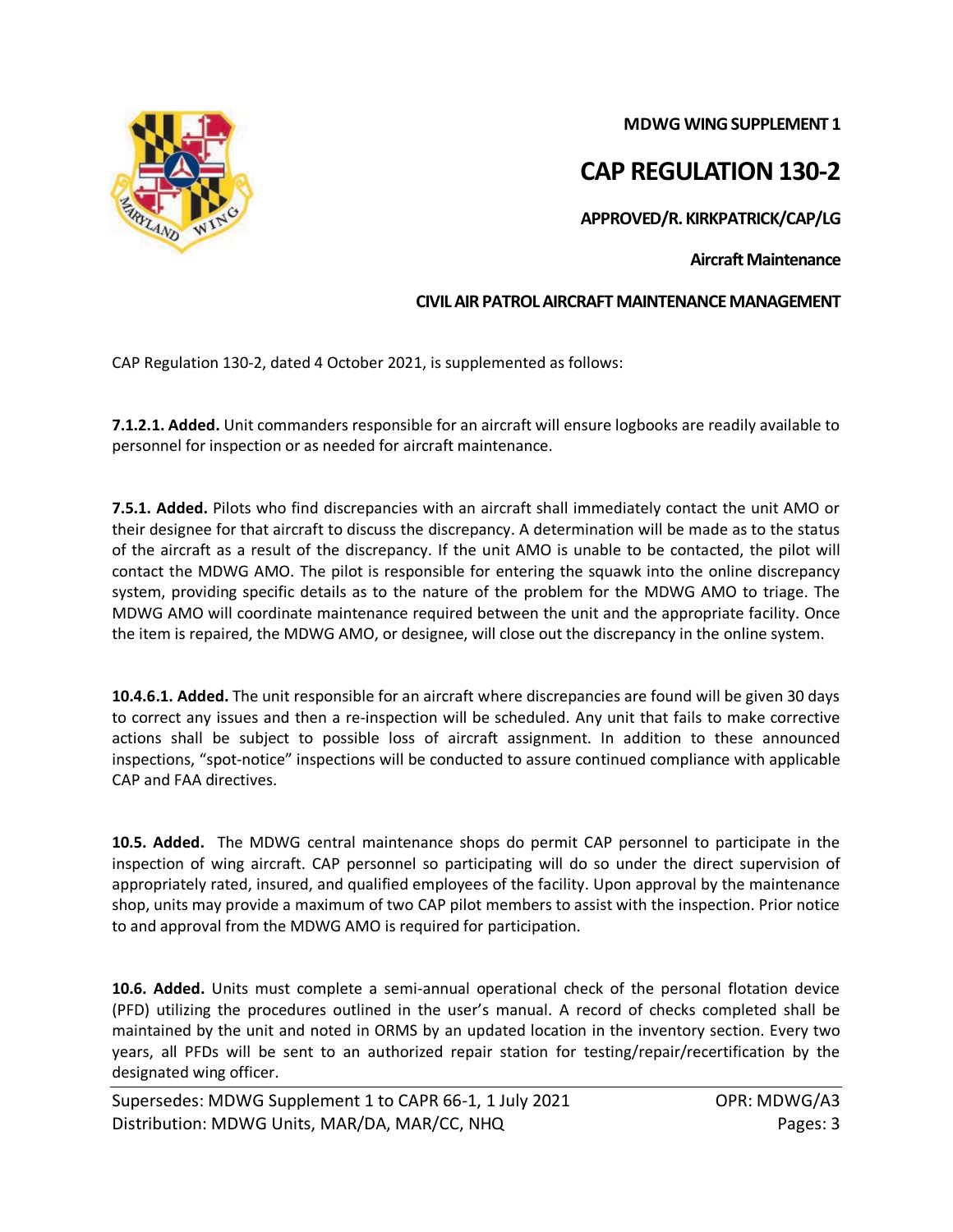**10.7. Added.** Any pilot picking up an aircraft from a maintenance facility will conduct a postmaintenance inspection prior to leaving with the aircraft. Pilots should assure that all items were addressed and that the logbooks were properly signed off in accordance with applicable FARs.

**10.8. Added.** Unit AMOs are responsible for updating Aircraft Maintenance Information in AMRAD.

**14.5.1. Added.** Maryland Wing supplies standardized survival equipment for each aircraft. This equipment consists of three (3) personal flotation devices (PFD) and a survival kit. All survival kits are self-contained units and should be inspected as part of the annual inspections as per section 6 (d). Units are responsible for replacing expired items in the kits. Should funds be available, Maryland Wing may allocate funds in the budget for the purpose of replacing expired items. The survival kit will be kept in the right rear passenger seat to allow better access in the event of an emergency. The PFDs may be kept in the baggage compartment during flight conditions which do not warrant the wearing of the vests. Aircraft weight and balance information shall be updated to reflect the placement of these items.

> WES LAPRE, Colonel, CAP Commander